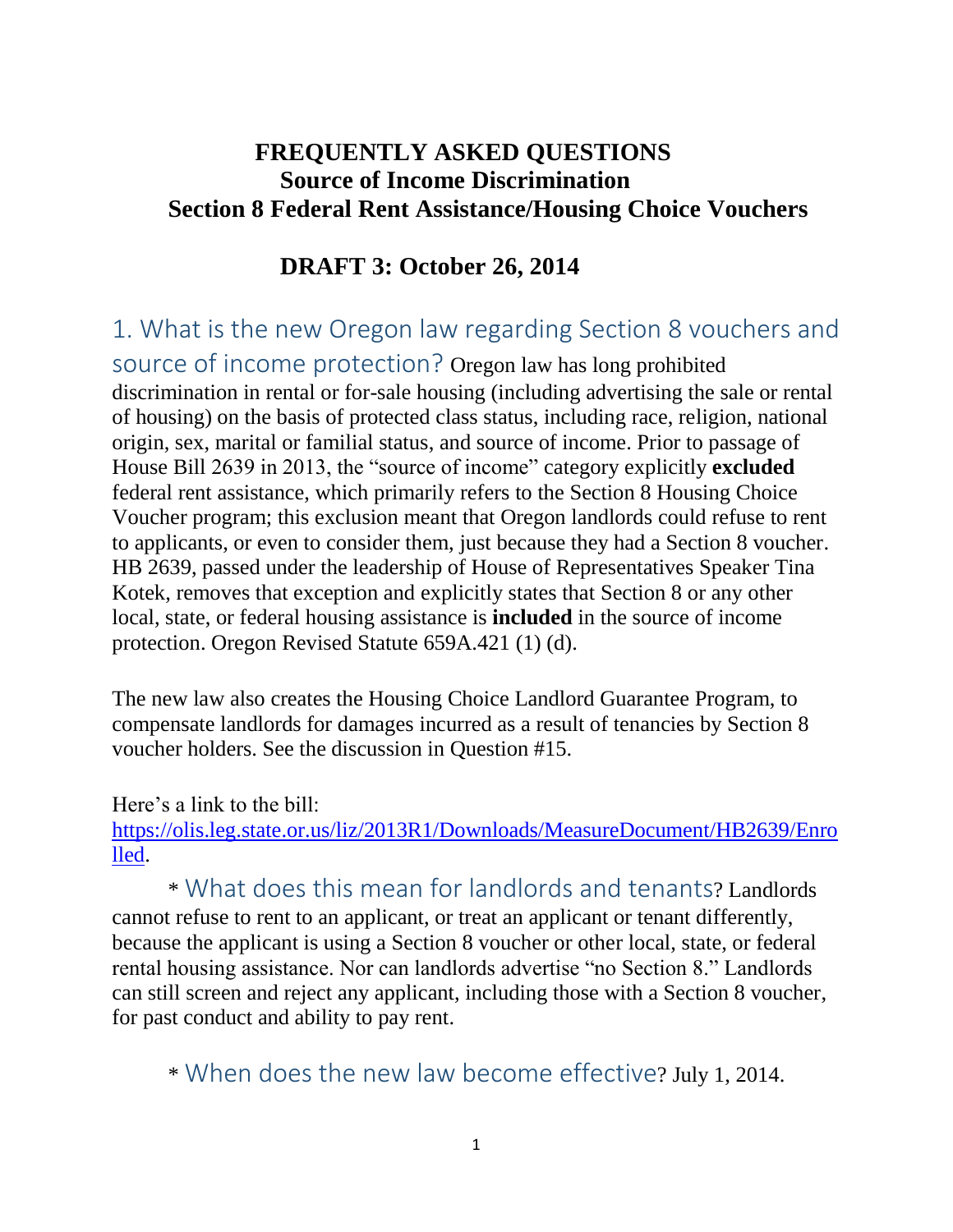### \* Does it only cover Section 8 Vouchers?

No. The new law provides protection from discrimination for applicants or purchasers of housing with any local, state, or federal rent/housing assistance. Because the most common rental housing assistance program is the federal Section 8 Housing Choice Voucher program, much of the information about the new law in this FAQ and elsewhere refers to that program. Note that the Landlord Guarantee Program only covers Section 8 voucher tenancies.

#### 2. How does the Section 8 voucher program work? The primary

purpose of the program is to help low-income people find decent, safe, and affordable housing, by relying on their own initiative to find the best housing for their own living situation. Another purpose is to avoid concentrations of poverty sometimes associated with larger housing projects. And finally the program supports existing housing mostly owned by private landlords.

Low-income Oregonians apply to their local public housing authority or agency (PHA) for a Section 8 voucher. Demand for vouchers is much greater than the supply, so there is usually a long waiting list, and in some communities the wait is so long that the PHA doesn't keep the list open all the time. PHAs screen applicants for past criminal conduct; only people who pass that screening test will qualify for a voucher. Eligibility is limited to very low-income individuals or families; most must have incomes below 30 percent of the area median income; almost 80 percent of voucher holders in Oregon make less than \$15,500/year for a family of four. Voucher holders may be families with children, seniors (18 percent), individuals with disabilities (44 percent), or veterans. There are about 33,600 households with vouchers in Oregon, housed by 12,800 Oregon landlords.

When an individual gets a Section 8 voucher, he or she must attend an orientation by the PHA about how to use it. The individual then has a specific amount of time – usually 60 days, with a possible extension to a total of 120 days under some circumstances – to find a rental unit that meets certain requirements of the program. These requirements include that the unit rents for an amount within the allowed level (the PHA Payment Standard), that passes a PHA inspection and meets the HUD Housing Quality Standards, and that the landlord is willing to rent to the individual. The landlord and tenant enter a written rental agreement, and the landlord enters a contract with the PHA. The tenant pays approximately 30 percent (with some exceptions) of his/her income toward rent; the PHA pays the landlord the balance (although there are some exceptions to how much the PHA pays, discussed in greater detail on page 5 regarding the Total Tenant Payment). The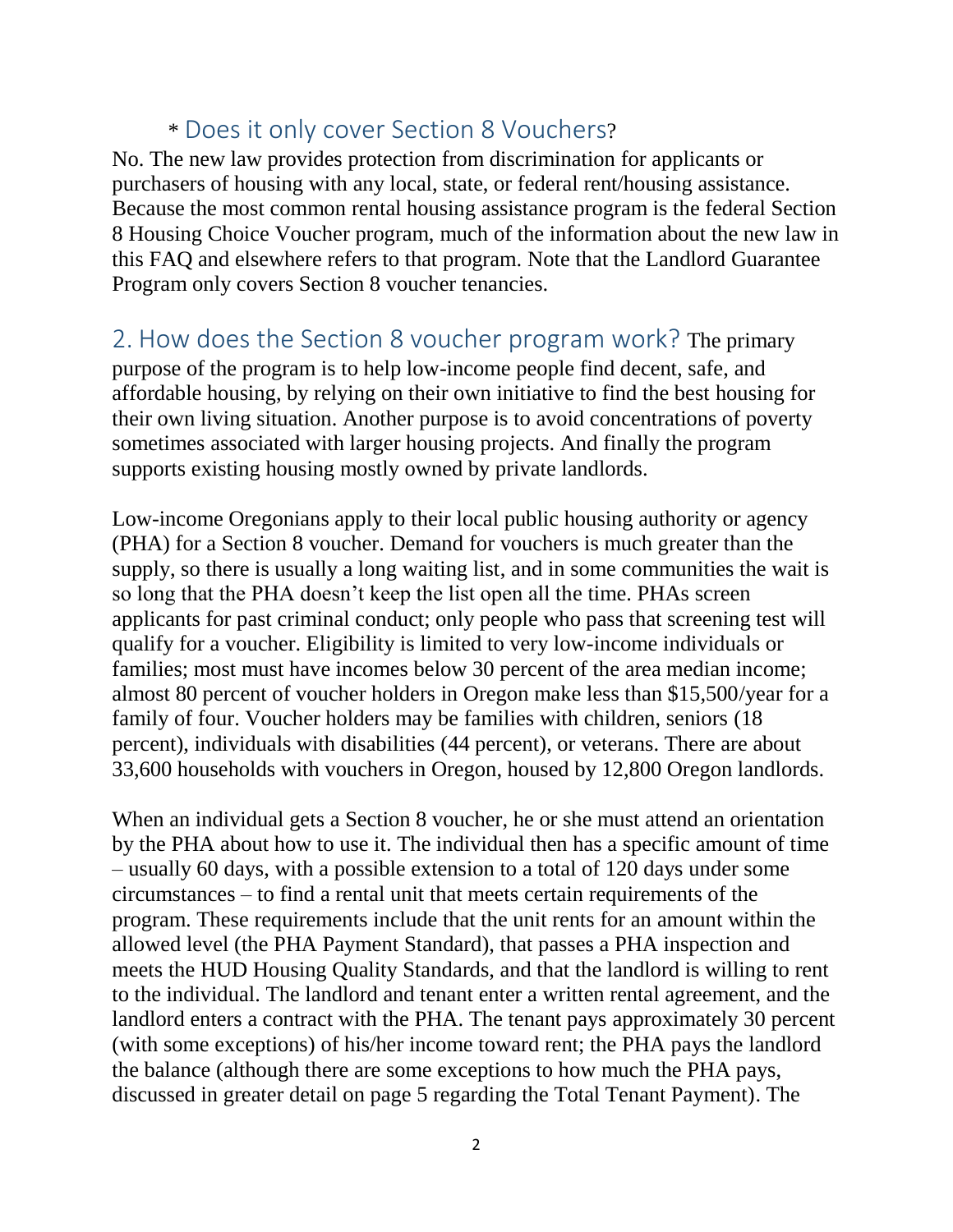PHA gets the rent assistance subsidy from the federal Housing and Urban Development Department (HUD), which is funded by Congress.

Some Section 8 voucher program rules are in statutes adopted by Congress; some are in administrative rules adopted by HUD.

Unless noted otherwise, normal Oregon residential landlord/tenant law applies wherever it does not conflict with federal law or administrative rules.

\* What does the name, Section 8, refer to? The section of the federal law which created the Section 8 or Housing Choice Voucher program is Section 8 of the Housing Act of 1937, 42 United States Code Sec. 1437f.

\* What happens at first? When an applicant with a Section 8 voucher contacts a landlord about a unit for rent, the applicant will have already been determined by the PHA to be eligible to use the voucher, and will have been given information about allowable rent amounts. As with any rental application, the landlord should give the applicant an application and describe the screening criteria. The landlord should screen the tenant as with any other applicant. The applicant gives the landlord the forms required by the PHA for the Section 8 voucher program. If the applicant meets the landlord's criteria, the landlord signs the forms and returns them to the PHA, either electronically, by FAX, or via the tenant/applicant. The PHA will contact the landlord to schedule an inspection. Once the papers are signed and the unit passes inspection (see below), the tenancy begins and both the tenant and the PHA pay the landlord.

\* Is the PHA a party to the rental agreement between the landlord and the tenant? No, but there is a required contract between the landlord and the PHA, called the Housing Assistance Payment Contract (the HAP Contract), which lists the landlord's rights and responsibilities. Part of the HAP Contract, called the Tenancy Addendum, becomes a part of the rental agreement between the Section 8 voucher tenant and the landlord.

\* What is the PHA's responsibility to the landlord under the lease and the HAP contract? Does the PHA guarantee the tenant's performance? The PHA's obligation is to pay the subsidized portion of the rent, the rent assistance. The PHA does not guarantee the tenant's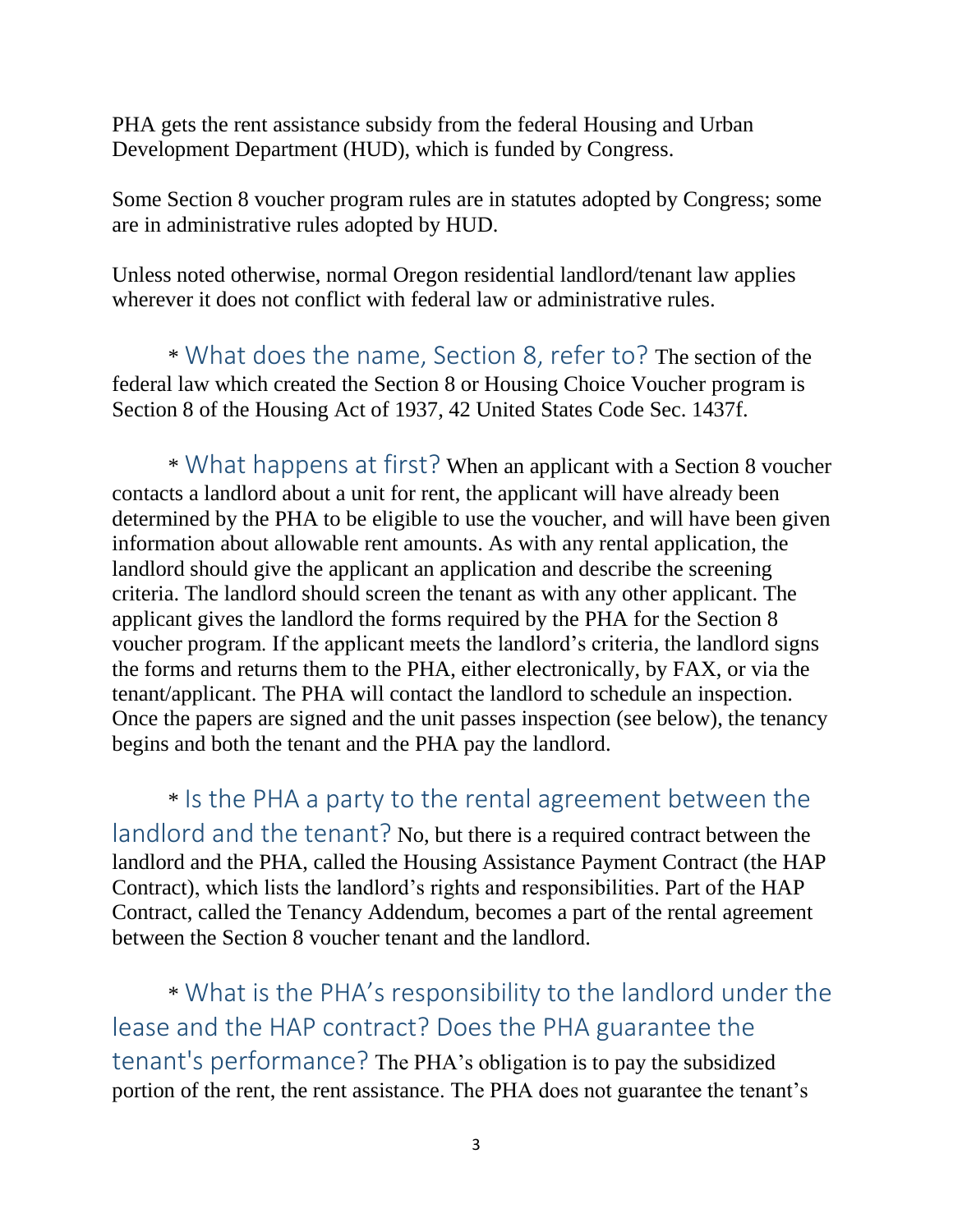performance. (But see the discussion below about the Landlord Guarantee Program.) The PHA will not have screened the applicant for his or her suitability as a tenant; that's the landlord's responsibility. However, a Section 8 voucher tenant's failure to pay his or her portion of the rent or to comply with rules regarding maintenance of the property can lead to termination of the tenant from the Section 8 voucher program.

#### \* What happens if the PHA terminates the tenant from the Section 8 voucher program? If the PHA terminates the tenant from the Section 8 voucher program, the rental agreement between the landlord and the tenant also terminates, as does the HAP Contract, both as provided in the HAP Contract. The landlord and tenant may choose to continue the tenancy at the market rent, without the rent assistance subsidy, or the landlord can require the tenant to vacate the rental unit. The PHA will stop paying its share of the rent, after giving the landlord advance written notice, generally of at least 30 days; it will continue to pay its share of the rent during the notice period. The tenant may contest the termination from the Section 8 voucher program in an administrative procedure with the PHA. If that happens, the PHA also will continue to pay its

share of the rent to the landlord until the administrative procedure is completed. If the tenant prevails in the administrative procedure, everything continues as before; if the tenant loses, the tenant becomes responsible for the full rent, without the rent assistance subsidy.

## \* Does HUD or the PHA limit the rent charged? What is Fair

Market Rent? A landlord can charge whatever rent the landlord wishes, so long as that rent amount does not vary based on the source of the tenant's income or on another protected class – in other words, so long as the landlord doesn't charge a higher rent because the tenant is using a Section 8 voucher or is a member of another protected class.

Still, some rent levels will be too high for use with a Section 8 voucher.

Each PHA sets a rent level or Payment Standard for its community, which is based on the HUD Fair Market Rent. HUD sets a Fair Market Rent amount, varied by the number of bedrooms in the rental unit, for every county in the country, based on Census data and rent surveys. It is meant to reflect the amount, for that area, that would be needed to pay the gross rent (shelter rent plus utilities) of privately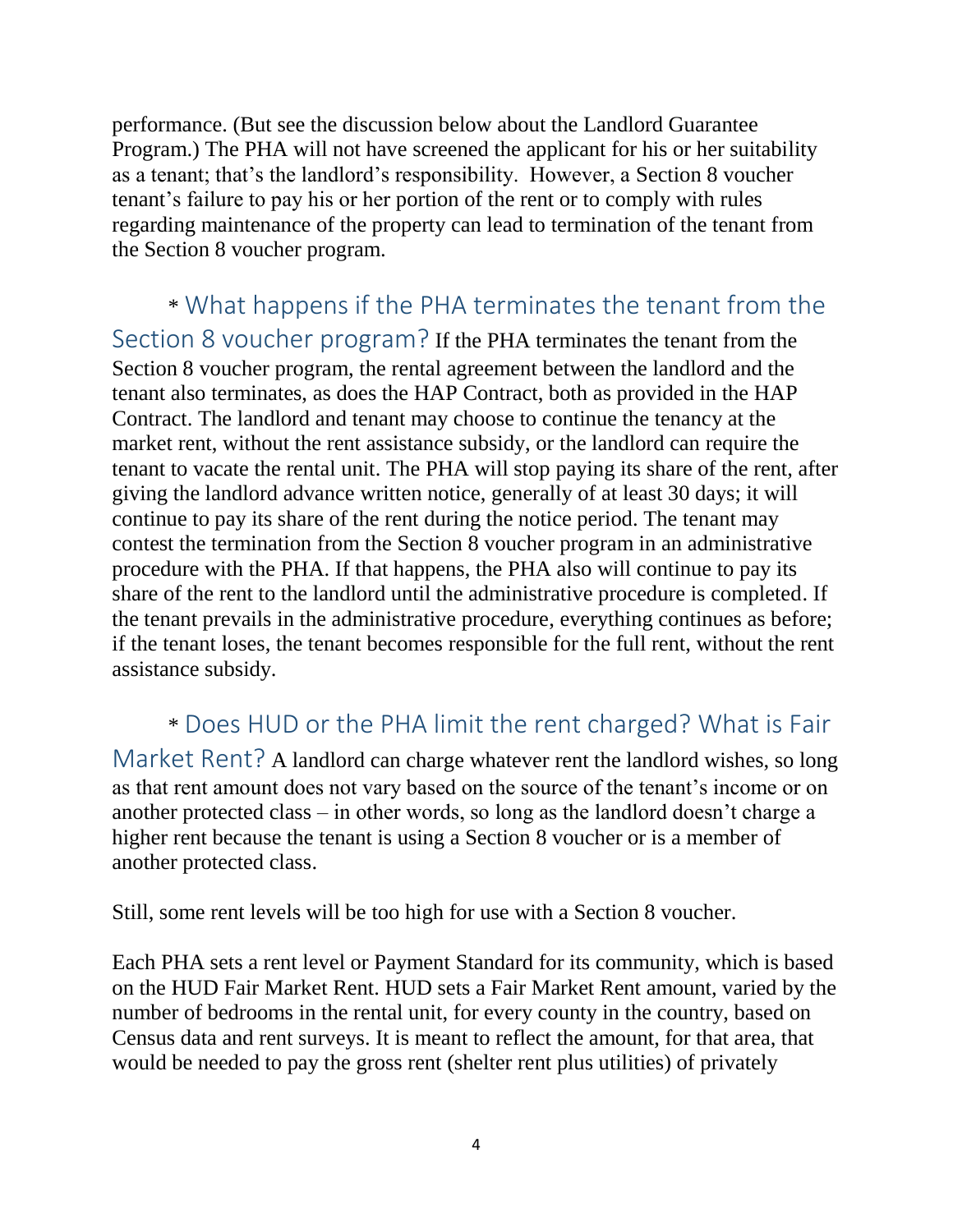owned, decent, and safe rental housing of a modest (non-luxury) nature with suitable amenities.

The Payment Standard limits how much subsidy the PHA will pay: Generally, the PHA will pay the difference between the total rent, up to the Payment Standard for that bedroom size, and 30 percent of the tenant's income, with the exception that the tenant may pay up to 40 percent of income at the beginning of a tenancy.

For example, if the Payment Standard for a 2-bedroom unit is \$1,000 per month and the tenant's income is \$600, the tenant would pay 30 percent or \$180 (known as the Total Tenant Payment or TTP) and the PHA would pay \$820 of the rent. If the actual rent for a unit were less than the Payment Standard, the PHA would pay less. If it is more than the Payment Standard, the PHA won't pay more but the tenant can pay more, up to 40 percent of income, in this case, \$240, which would allow the tenant to rent a unit at \$1,060 (the PHA's \$820 plus the tenant's \$240). But if the rent is above \$1,060, in this example, the unit is ineligible for use with a voucher.

Obviously, this information about the Payment Standard and the TTP is complicated, and some Section 8 voucher applicants may not understand their limits. Landlords and applicants should seek clarity over allowable rent amounts and who pays what by contacting their local PHA.

If a landlord knows that the rent exceeds the Payment Standard, the landlord is not required to accept an application from a Section 8 voucher holder – although because of the possible exceptions mentioned above, and other complexities, a landlord would do well to not make that determination on his or her own, but to leave it to the PHA.

On the other hand, a landlord who raises the rent just for the purpose of making the unit ineligible for the Section 8 voucher program would be in violation of the new law.

## \* Does the PHA or HUD regulate the amount of security

deposit a landlord can charge? HUD rules provide that a PHA may prohibit a landlord from charging a deposit that is greater than the local private market practice or greater than the landlord charges non-Section 8 voucher tenants. The new state law also prohibits landlords from charging a special or higher deposit just because the applicant is using a Section 8 voucher. Keep in mind that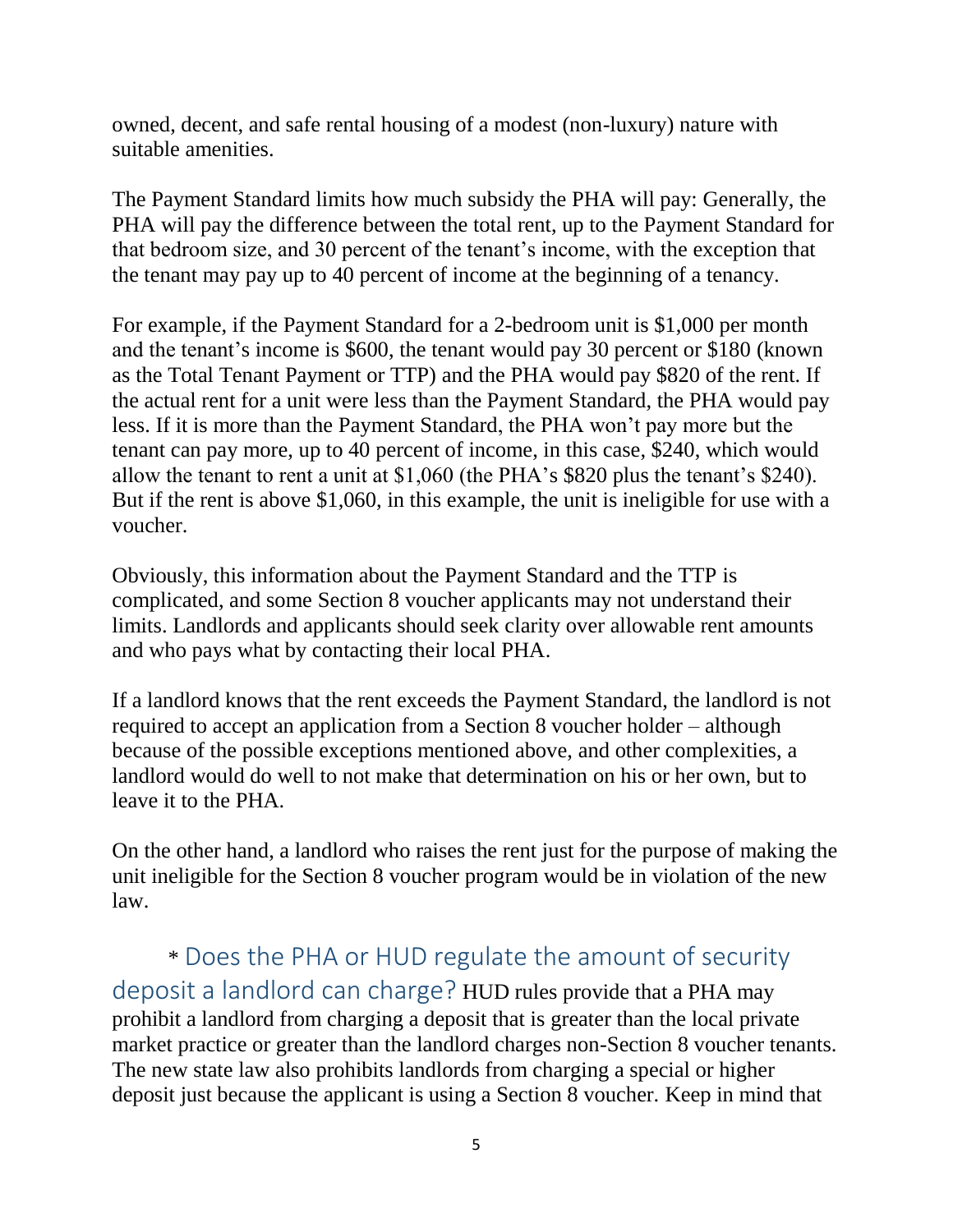there is a landlord guarantee program which also acts like a deposit to cover significant landlord costs/damages (of up to \$5,000; see more about the program below in #15).

A landlord may charge a higher-than-normal deposit because an applicant has a record of property damage or of unpaid rent, if that policy is applied to all applicants and not just to Section 8 voucher applicants.

\* May a landlord charge a lower rent or a lower deposit amount from Section 8 voucher holders? Yes. Landlords can and do choose to lower their rents in order to make their units eligible for use with a Section 8 voucher, and doing so is perfectly legal. The same is true for deposits. But they are not required to do that.

\* May a landlord require prepayment of a last month's rent deposit in addition to a security deposit? Yes, a landlord may require prepayment of a last month's rent deposit, if that is the practice the landlord follows with all applicants, although the landlord should only require a Section 8 tenant to pay a last month's rent deposit equal to the tenant's portion of the rent, since the PHA will be paying the balance of the rent.

3. What are Public Housing Authorities or Agencies? PHAs are public bodies created under Oregon law, found in ORS chapter 456. Any city or county may create one. Currently there are 22 PHAs serving the 36 Oregon counties. The federal Housing Act of 1937 called for the creation of local housing authorities, and most states immediately adopted laws authorizing them.

Initially PHAs built and operated, with federal money, public housing projects in which the housing subsidy is attached to the unit, not to the tenant. Some PHAs also have built and now own rental properties pursuant to modern subsidized housing programs. Today all of the Oregon PHAs administer Section 8 voucher programs, in which the subsidy goes with the tenant. As public bodies, PHAs have boards and meet in public. The boards often consist of the local county commission plus, under HUD rules and with some exceptions, at least one Section 8 voucher or public housing tenant. Some PHAs also operate community service programs, such as weatherization and energy assistance.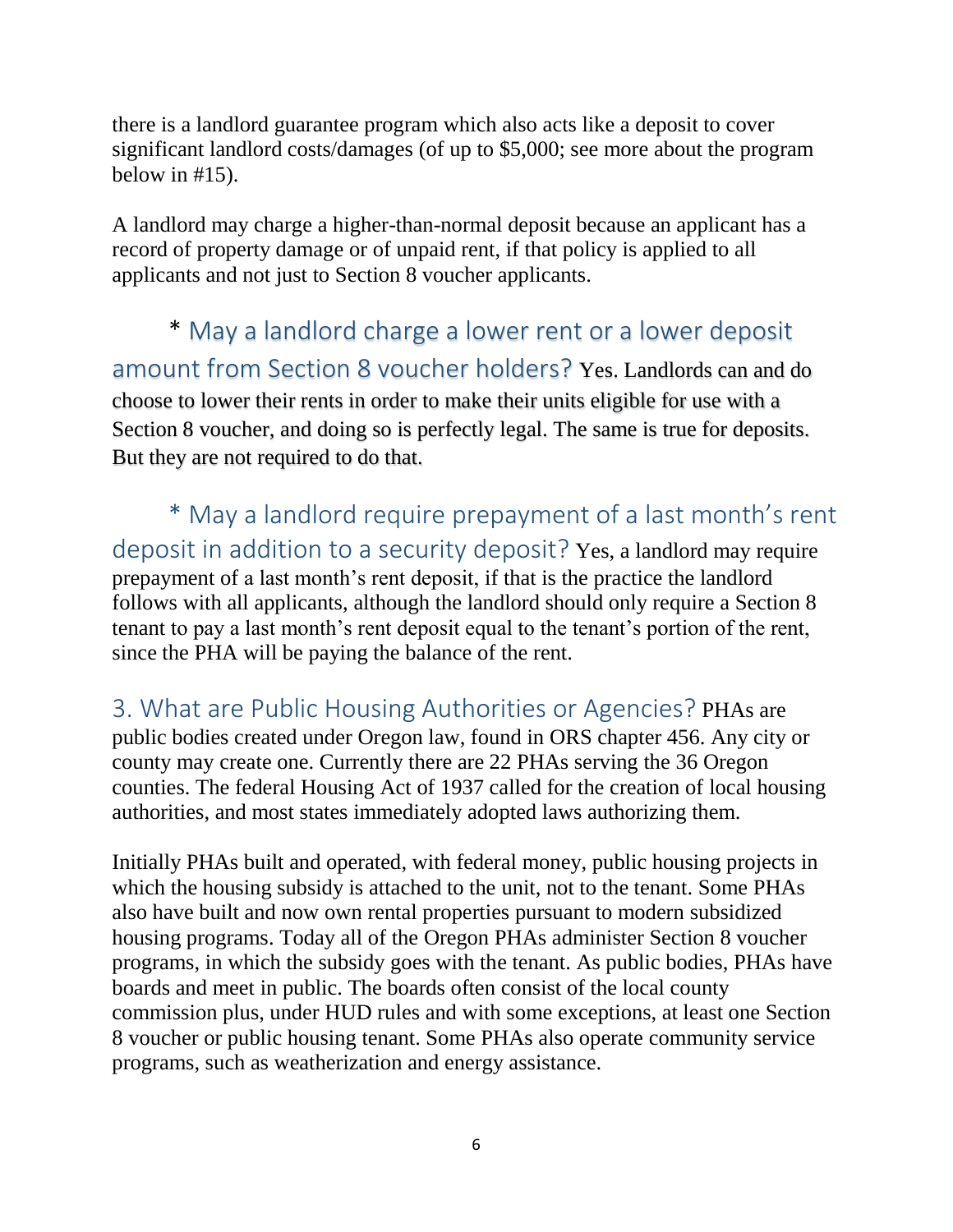\* What is the PHA relationship to HUD? PHAs are public corporations created under state law; they are not part of the federal government. Among other things, PHAs administer federal housing programs, such as the Section 8 voucher program, under contract with HUD, and are paid a fee by HUD to do so. HUD, through a Congressional appropriation, pays the Section 8 voucher rent assistance subsidy to the PHA, which passes it along to the landlord.

\* Are all PHAs the same? Most PHAs operate under the same HUD rules, but some, like Portland's Home Forward, have been designated a "Moving to Work PHA," which gives them more flexibility regarding some HUD rules. In addition, while all PHAs generally follow the same HUD rules, each PHA writes its own Section 8 Administrative Plan, describing how it will carry out its responsibilities, specific to its own community.

\* Where can I find out more about the rules governing

PHAs? From the HUD web site:

[http://portal.hud.gov/hudportal/HUD?src=/topics/housing\\_choice\\_voucher\\_progra](http://portal.hud.gov/hudportal/HUD?src=/topics/housing_choice_voucher_program_section_8) [m\\_section\\_8.](http://portal.hud.gov/hudportal/HUD?src=/topics/housing_choice_voucher_program_section_8)

The Oregon PHA statutes:

[https://www.oregonlegislature.gov/bills\\_laws/lawsstatutes/2013ors456.html.](https://www.oregonlegislature.gov/bills_laws/lawsstatutes/2013ors456.html)

## 4. What are the positives for a landlord in renting to a Section 8 tenant?

\* Many Section 8 tenants are good, long-lasting residents.

\* Greater pool of applicants.

\* Allowable HUD rent may be higher than other landlords in the community might otherwise get.

\* Reliable source of rent payments on a regular monthly schedule.

\* Possible increase in rent assistance if the tenant has a loss of income, for example, from becoming unemployed or ill.

\* The Landlord Guarantee Program.

\* Social goals: Dispersing poverty, greater opportunity for safe neighborhoods near good schools and employment, diversity of income and race, helping needy families with children, seniors, and those with disabilities.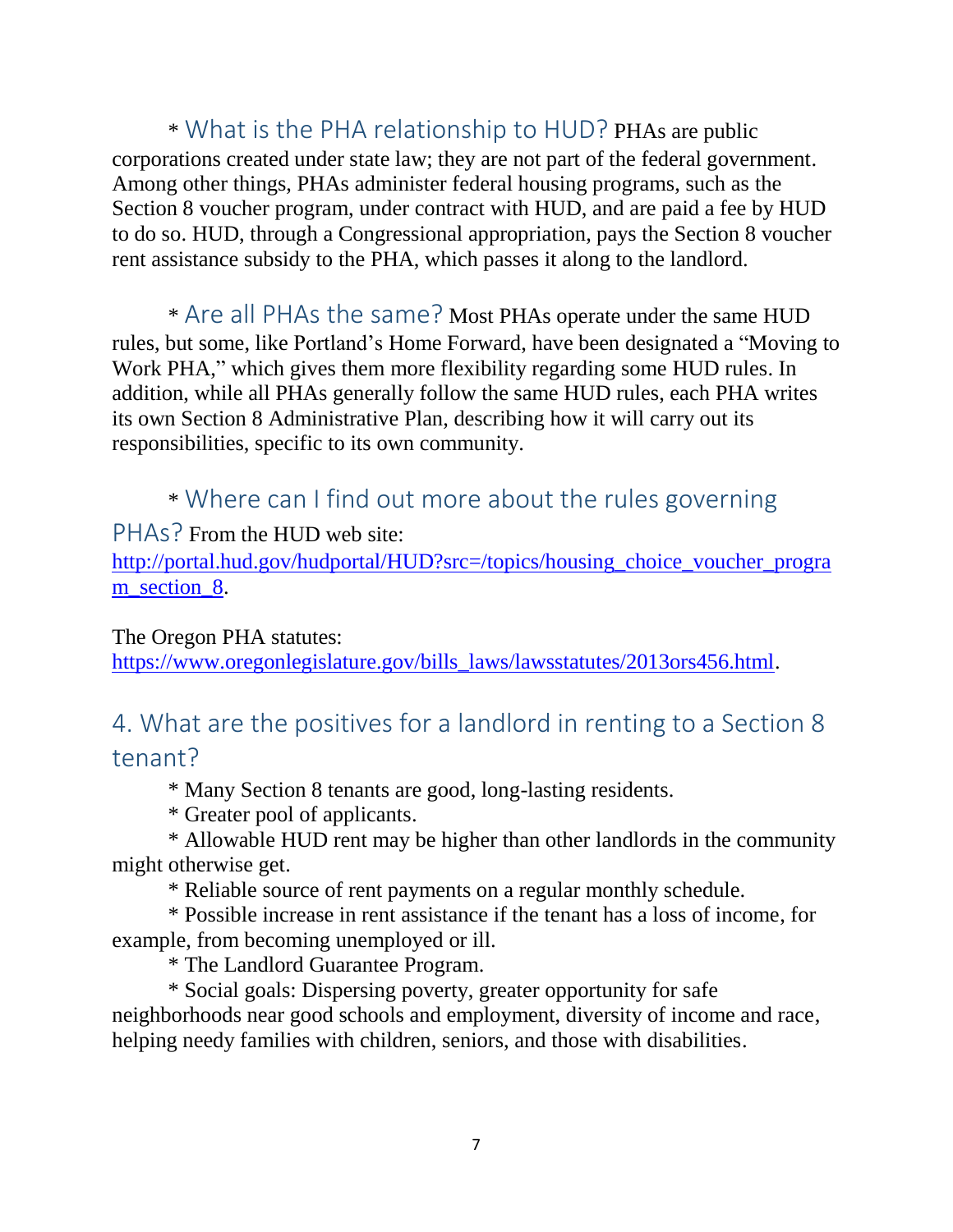# 5. Are there negatives for landlords?

\* Some landlords do not want to have a relationship with a federal program, undergo inspections, or deal with the resulting paperwork. The new law means that landlords cannot rely on this reason to reject otherwise eligible applicants with Section 8 vouchers.

\* As with all tenants, rich or poor, some Section 8 tenants are good and some are not.

\* See issues below.

*NOTES REGARDING THE ISSUES DISCUSSED BELOW: Landlord and tenant advocates and PHA representatives worked with Speaker Kotek in the drafting of this new law to address some of the primary concerns that impact stakeholders. Those advocates and representatives continue to work together to try to address the remaining concerns, some of which are discussed below. The new law creates an advisory committee – the Housing Choice Advisory Committee – of equal numbers of representatives from the three groups to work with the Oregon Housing & Community Services Department to address these and other issues that might arise in the future. Here's a link to the department's web page for the HCAC:* 

*[http://www.oregon.gov/ohcs/Pages/housing\\_choice\\_advisory\\_committee](http://www.oregon.gov/ohcs/Pages/housing_choice_advisory_committee.aspx) [.aspx](http://www.oregon.gov/ohcs/Pages/housing_choice_advisory_committee.aspx)* 

*Also, while landlords are typically taught to treat every applicant and tenant the same, in order to avoid discrimination claims, this new law may suggest using a more individualized approach in some cases, rather than a standardized rule, for example, with the income-times-rent issue discussed below. Fair housing law does not prevent that; in fact, fair housing law encourages individualized analyses in some situations, for example, with reasonable accommodation requests. Landlord attorneys think that the issue of individualized analyses is a complex subject, and encourage landlords to seek legal advice before engaging in individualized screening of any applicant, Section 8 voucher holder or not.*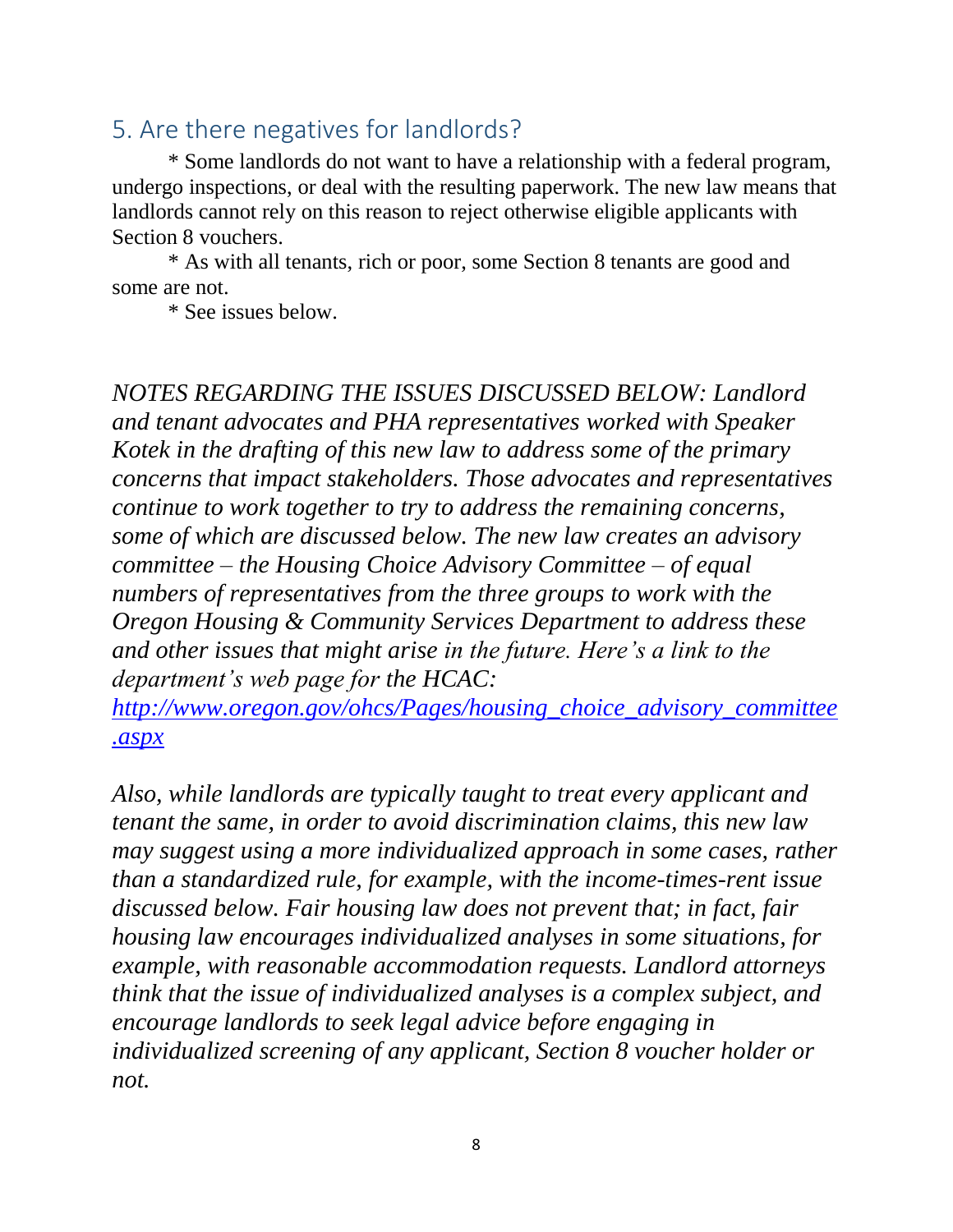6. Issue: Lease term: Fixed term tenancy versus month to month. Must a landlord accept a Section 8 voucher applicant with a required initial one-year lease or any term greater than month to month? With exceptions described below, HUD requires that the initial lease or rental agreement term for Section 8 voucher tenancies be for one year; after that initial term, the tenancy term automatically converts to month-tomonth (unless the landlord and the tenant agree to a longer term). Some landlords prefer month-to-month rental agreements because either the landlord or the tenant can terminate the tenancy with a no-cause notice. Others prefer fixed term agreements or leases because they provide stability for both the landlord and the tenant. Note that HUD rules previously required a specific cause to terminate a tenancy, even in month-to-month tenancies, but that is no longer the case.

The new law requires PHAs to, consistent with federal law, facilitate landlord participation in the Section 8 voucher program by using leases with terms that are customary for the dwelling units involved.

HUD rules allow PHAs to accept initial lease terms of less than one year, if they find that such leases are customary in the community and that shorter terms improve housing opportunities for tenants. Practices vary around the state. Several Oregon PHAs currently accept less than one year leases, with some allowing 6 month leases, others month-to-month. Other PHAs are considering that change. Still others feel that one year leases are customary for their communities and better protect both landlords and tenants.

The lease term policy will be set on the local level by the PHA. If a PHA's analysis, as described above, is that one year initial leases are required, landlords who reject Section 8 applicants on that basis run the risk of that rejection being treated as a violation of the law.

# 7. Issue: Rent

\* Are landlords required to lower their standard rents to make their apartments or homes eligible for Section 8 voucher applicants? No; landlords may set their rents at whatever level they please, so long as they do not charge a higher rent for Section 8 voucher tenants than they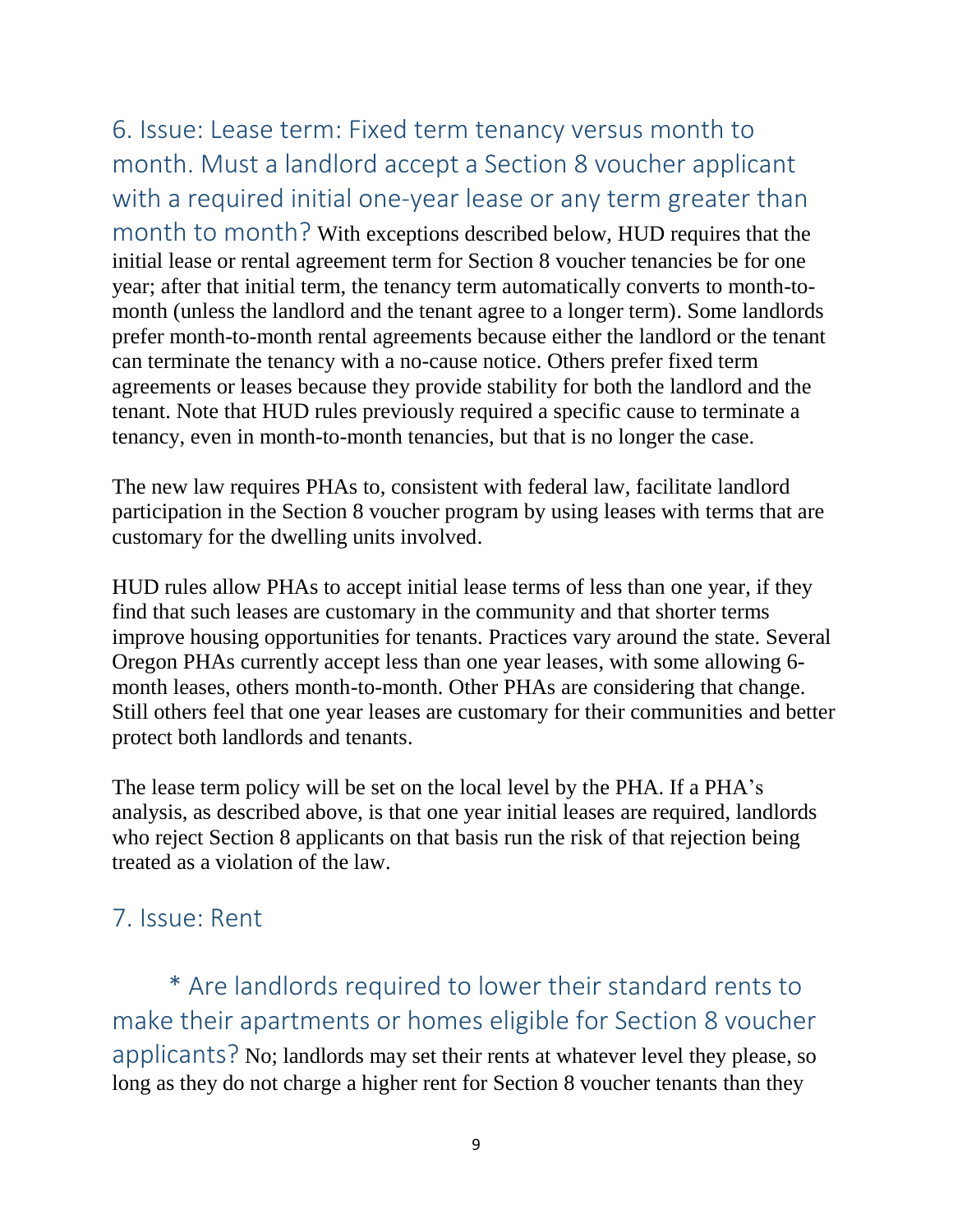charge for all others. But they can charge a lower rent of a voucher tenant in order to help the tenant qualify. See the discussion in # 2, above.

\* Can a landlord refuse a Section 8 voucher applicant because the landlord doesn't accept "split payments" -- rent payments from the tenant plus from another source, for example, the PHA? No. That would mean that no Section 8 applicant would ever be eligible for that landlord's units. Oregon law already protects landlords from a tenant raising a waiver defense in an eviction lawsuit when a landlord accepts Section 8 voucher payments from a PHA; see ORS 90.414 (1).

\* Can a landlord apply a multiplier criteria, requiring that an applicant have a certain income greater than the rent level, such as three times the rent? Yes, although there is some disagreement about what the landlord would multiply. The statute now explicitly allows a landlord to screen for an applicant's "inability to pay rent." In light of this language, any criteria involving ability to pay rent must refer only to the Section 8 voucher applicant's portion of the rent. In the example described in #2 above, the applicant's share of the rent (the Total Tenant Payment) is \$180; three times that rent obligation would require income of \$540, while the applicant's actual income is \$600, so that the applicant meets the criteria.

If the multiplier is applied to the total rent amount (\$1,000), not to the amount that the Section 8 voucher tenant pays, few Section 8 voucher applicants would ever qualify. In the example above, that would mean the applicant's income would have to be at least \$3,000, an income which would likely make the applicant ineligible for the Section 8 voucher program.

The issue becomes more complex if the applicant's income is zero, in which case the PHA will pay all of the applicant's rent. Three times zero is zero, so such an applicant would still meet the criteria. Some landlords express concern that an applicant with zero income couldn't pay for utilities or food or other necessities, making that applicant risky in terms of likelihood of paying rent; they may want to require some sort of minimum income. Tenant advocates note in response that the statute only refers to screening regarding "an inability to pay the rent," which is satisfied if the voucher covers all of the rent.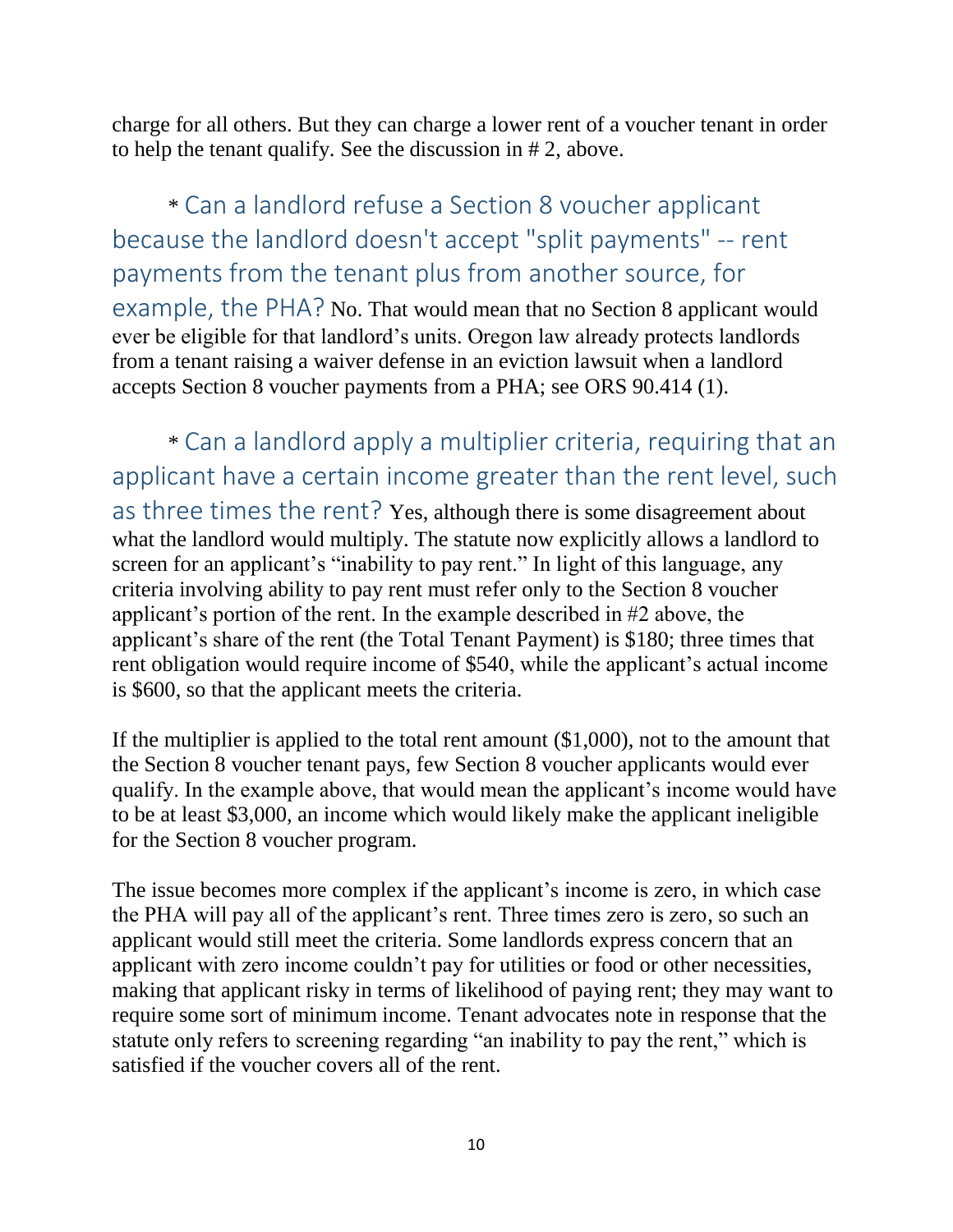And one risk with requiring a minimum income is that it overlooks that applicants may have other sources of income or other forms of non-cash assistance, such as food stamps or utility allowances or assistance. These other sources should be considered in applying any multiplier.

And note, again, that the Landlord Guarantee Program will cover unpaid rent (if the amount owed exceeds \$500, and up to \$5,000).

And as with everything involving concern about fair housing and discriminatory treatment, a landlord must apply admission criteria evenly and not just to block Section 8 voucher applicants.

# \* Can a landlord raise the rent during a Section 8 voucher

tenancy? Yes, but only with PHA approval. In order to increase the rent above the amount set in the HAP Contract, the landlord must submit a request for a rent increase to the PHA at least 60 days before the effective date of the increase. If the PHA determines that the increase is reasonable, the PHA will notify the tenant of the approved rent increase and of the new amount of the tenant's rent portion at least 30 days before the effective date.

\* Can a landlord require a tenant to pay additional rent, or accept additional rent from the tenant, beyond the amount set out in the HAP Contract? No. Extra rent payments, or side payments, above the amount in the HAP Contract are not allowed. The landlord will have to refund the money to the tenant, and risks being charged with a federal crime.

\* What are the landlord's remedies if the tenant doesn't pay his/her share of the rent? As with any tenant, Oregon residential landlord/tenant law allows a landlord to evict a Section 8 voucher tenant who does not pay his/her portion of the rent. The procedure is the same as with non-Section 8 voucher tenants.

8. Issue: Screening: Can a landlord still screen Section 8 voucher applicants? Absolutely. The new law amends ORS 659A.421 (2) (a) to expressly authorize landlords to screen all applicants for past conduct and inability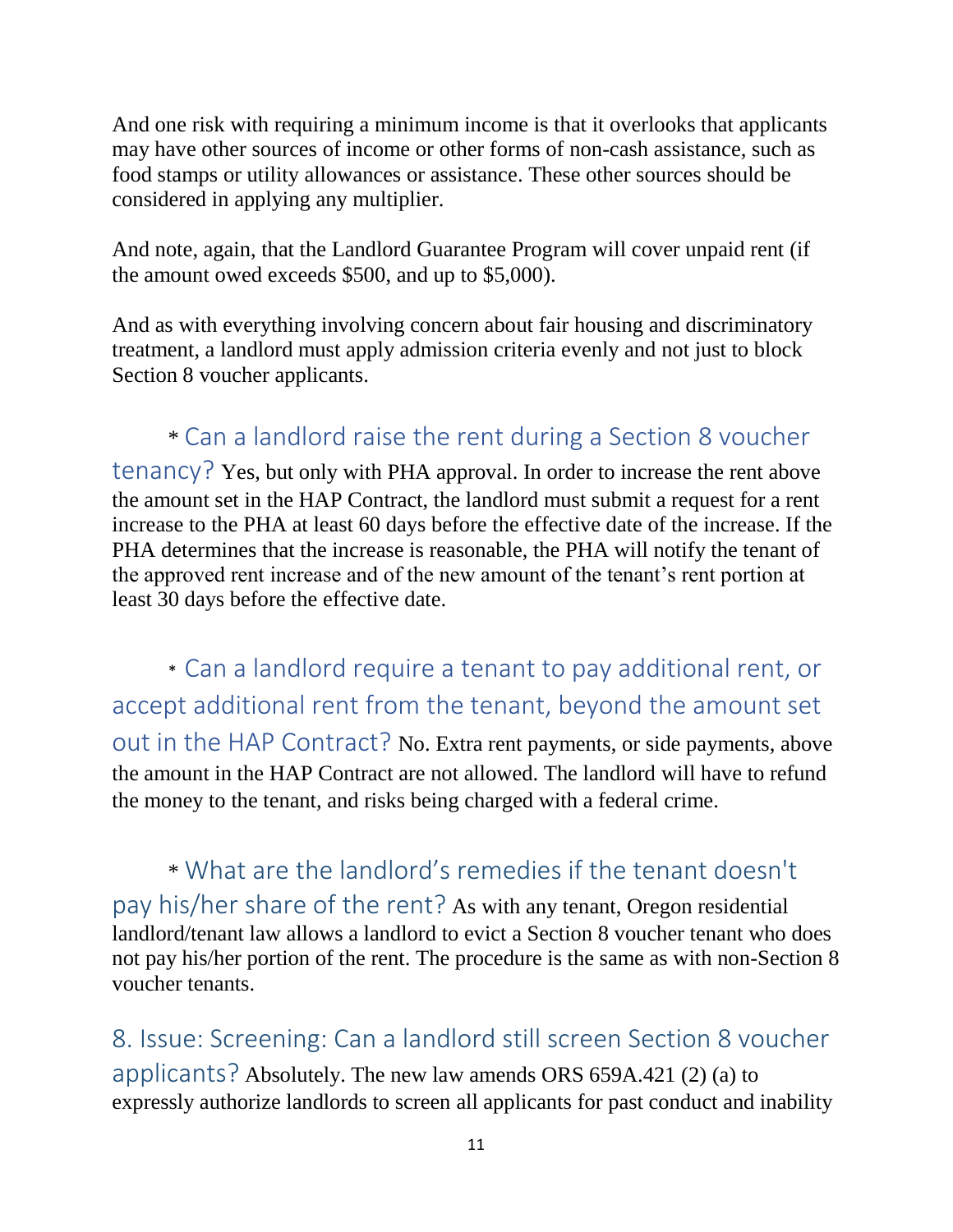to pay rent, consistent with fair housing law. As is already the law, landlords should treat all applicants equally.

\* Does the PHA also screen Section 8 voucher holders? Yes, but only for program eligibility, which is limited to income, criminal history, and immigration status. PHAs have some discretion regarding the types of crimes they consider for eligibility, and how long ago the crime occurred. Landlords generally use screening criteria that review more aspects of an applicant's background or history. PHAs are not responsible for the conduct of Section 8 voucher holders.

9. Issue: Delay in leasing up: As noted in the answer to #2 above, the PHA must approve the rental unit, both for the rent amount and for housing quality. The PHA does the latter by scheduling an inspection of the rental unit. An informal survey of Oregon PHAs in 2012 indicated that the average time to schedule and conduct an inspection ranges from 3 to 14 days. Federal laws say that PHAs cannot take more than 15 days. In some cases, the inspection delay may be because the applicant or the landlord is slow in returning the paperwork to the PHA; in others, it may be because the PHA has too few staff or too big a geographic area to cover.

A PHA cannot begin paying its share of the rent until after the rental unit passes the PHA inspection and the HAP Contract is signed between the landlord and the PHA. This means that a landlord can't collect rent for that period; the longer the wait, the longer the landlord goes without rent. In markets where there are more rental vacancies, this may not be an issue, especially for shorter waits. But it is an issue in tight rental markets with lots of other qualified applicants.

Advocates and PHAs are working hard to improve the timeliness of inspections and leasing up, as the new law requires, with PHAs sharing best practices among themselves and seeking permission from HUD to vary from these requirements, and some foundations considering grants to PHAs to make the process electronic.

\* How long must a landlord wait for a PHA inspection before rejecting the Section 8 voucher applicant? The answer is, "It depends." The new law says that PHA inspections are to be "timely," although it does not define what that term means. We think that the answer depends on how long the wait is, who is responsible for the delay, whether there are other eligible non-Section 8 voucher applicants seeking that unit, and what the financial impact of the wait and the lost rent revenue is to that particular landlord. If that landlord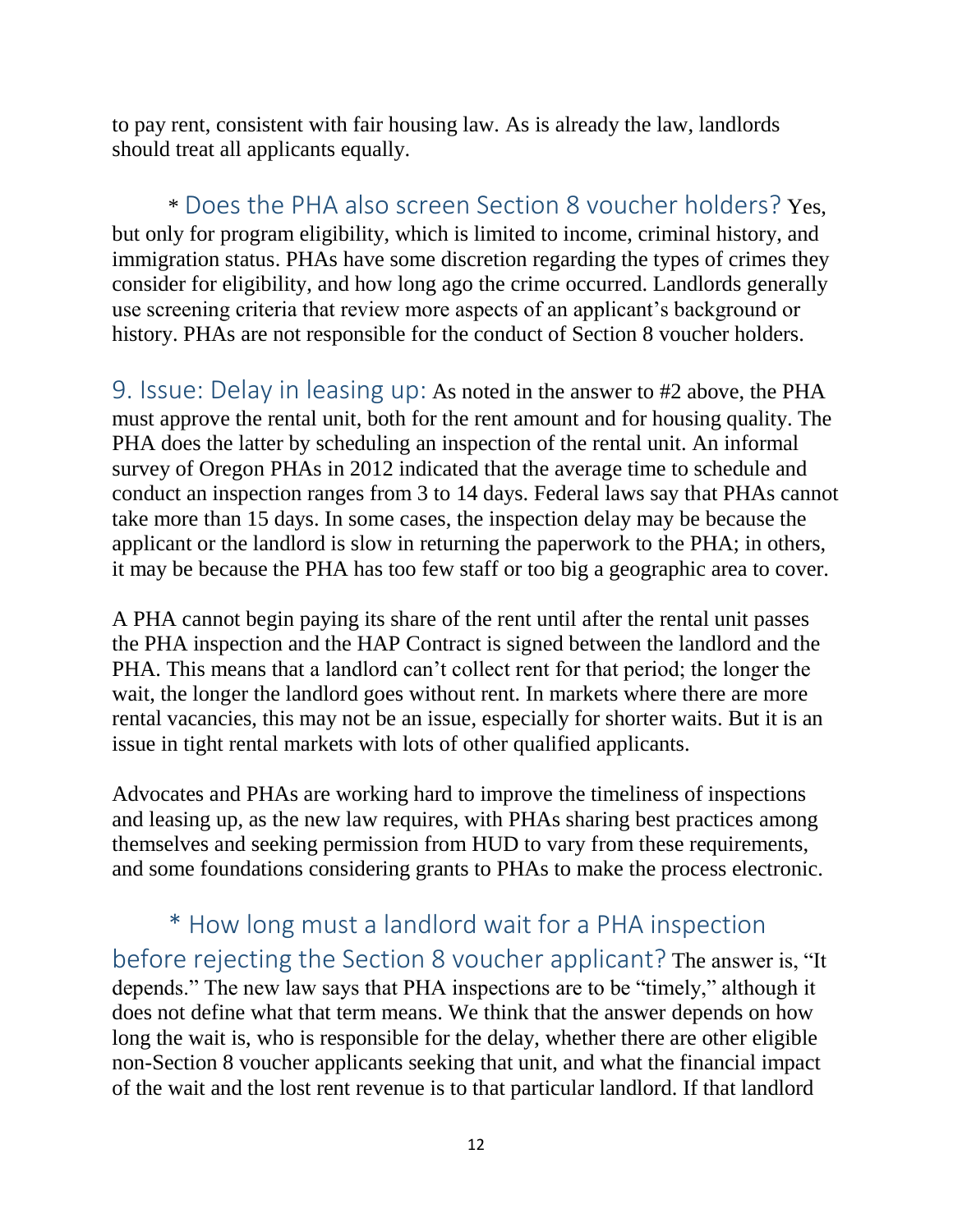has many units, the loss of some rent revenue would not be as harmful as it would be to a landlord with only a few units. Some of us think that this situation requires an individualized analysis by the landlord, considering the particular factors listed above. Others of us think that in a tight rental market where there are many eligible applicants, "timely" may be three to five days; in a slower market with fewer eligible applicants, "timely" may be six to fourteen days. Either way, a landlord cannot reject all Section 8 applicants in all cases just because of a concern that the inspection time may take too long.

\* Can a landlord require the Section 8 voucher applicant to pay a deposit to secure a rental unit during the wait for the PHA inspection, under ORS 90.297? Possibly, but that statute requires the landlord to approve the applicant first, which poses some risk to the landlord if done before the PHA approves the rental unit. And the landlord and applicant would have to enter a special written agreement regarding the deposit. As discussed in regard to other issues, a landlord would have to do this with all applicants who require any delay in approval. And it is not clear what happens to the deposit if the PHA does not approve the unit.

## 10. Issue: Inspections and Repairs

\* What if the PHA's initial/move-in inspection results in a requirement that the landlord make some repairs before the unit can be approved? The PHA inspection is for HUD's Housing Quality Standards (HQS), as required by HUD regulation at 24 Code of Federal Regulations Part 982. Here's a link to a HUD FAQ about the HQS: [http://portal.hud.gov/hudportal/documents/huddoc?id=DOC\\_9143.pdf.](http://portal.hud.gov/hudportal/documents/huddoc?id=DOC_9143.pdf)

The 13 areas covered by the HQS are very similar to Oregon's habitability requirements for all rental housing. See ORS 90.320. In most cases, an HQS violation would also be a violation of ORS 90.320. As a result, landlords cannot reject a Section 8 voucher applicant because the PHA inspection finds an HQS violation, unless it is for something which is not also covered by ORS 90.320 and which would be a significant burden on the landlord to fix. An example of an HQS violation which is not also covered by ORS 90.320 and which could be expensive to correct is peeling lead paint on the dwelling unit, a situation which would allow a landlord to reject a Section 8 voucher applicant and move on to the next applicant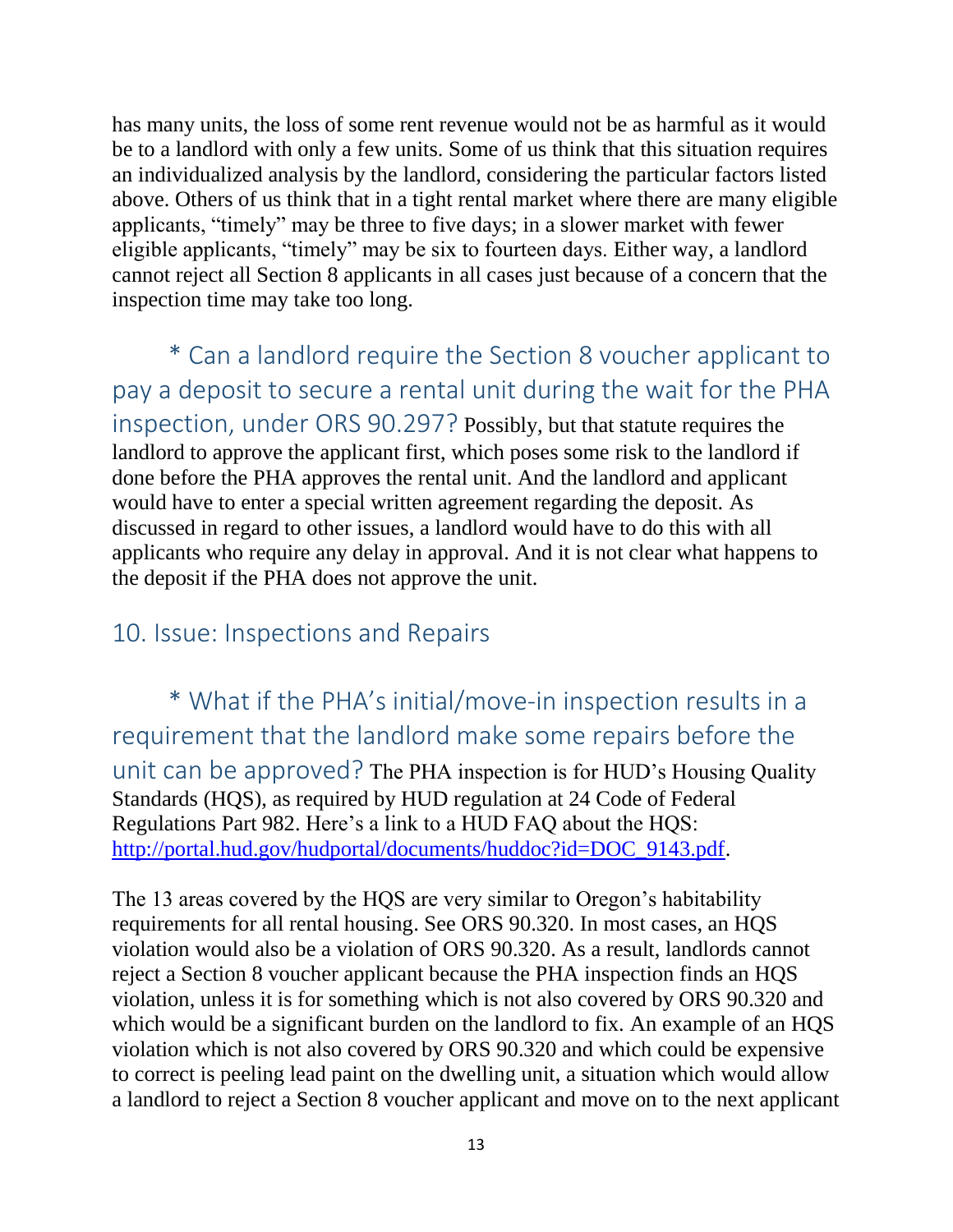– although any landlord of a rental unit with peeling lead paint risks liability if he or she rents to an applicant with young children, Section 8 voucher or not.

\* What about other inspections? The PHA must conduct HQS inspections during the tenancy. These inspections benefit the landlord by alerting the landlord to physical problems with the unit. If the PHA finds a problem during an inspection, there is a process (written notice to both landlord and tenant) and reasonable timeline for correcting an HQS violation. If the tenant caused the violation, the PHA will require the tenant to make the correction or else the PHA will terminate the voucher. If the landlord is responsible and doesn't make the correction, after a reasonable period, the PHA may abate the rent subsidy or even terminate the HAP Contract. The PHA has some discretion with regard to these actions. Of course, a landlord has a duty under Oregon law to maintain a rental unit in a habitable condition, a duty that is independent of PHA inspections.

## 11. Can a landlord require a Section 8 voucher applicant to

obtain renter's insurance? Possibly, but usually not. Renter's insurance is authorized and regulated by ORS 90.222. Landlords are not allowed to require renter's insurance of tenants who live in subsidized housing, such as apartments financed with federal tax credits. That prohibition does not apply to Section 8 voucher tenants renting non-subsidized housing; compare ORS 90.222 (9) (a) and (9) (b). But the statute prohibits landlords from requiring renter's insurance if the tenant's household income is equal to or less than 50 percent of the area median income, a figure set for each area of the state by the Oregon Housing & Community Services Department and HUD. ORS 90.222 (8). Many Section 8 voucher tenants will have income lower than 50 percent AMI, so that their landlords cannot require renter's insurance.

12. Are there types of rental units that are not eligible for occupancy by someone with a Section 8 voucher? Yes, but very few. Rental units that are not eligible under the Section 8 voucher program include college dorms, nursing homes, generally units owned by a close relative to the Section 8 voucher holder, and units occupied by the unit's owner or by a person with an ownership interest. Section 8 voucher holders can use their vouchers with single room occupancy units, congregate care and group homes, cooperatives, shared housing, and manufactured homes where the tenant rents both the manufactured home and the space for the home. And, with PHA approval, Section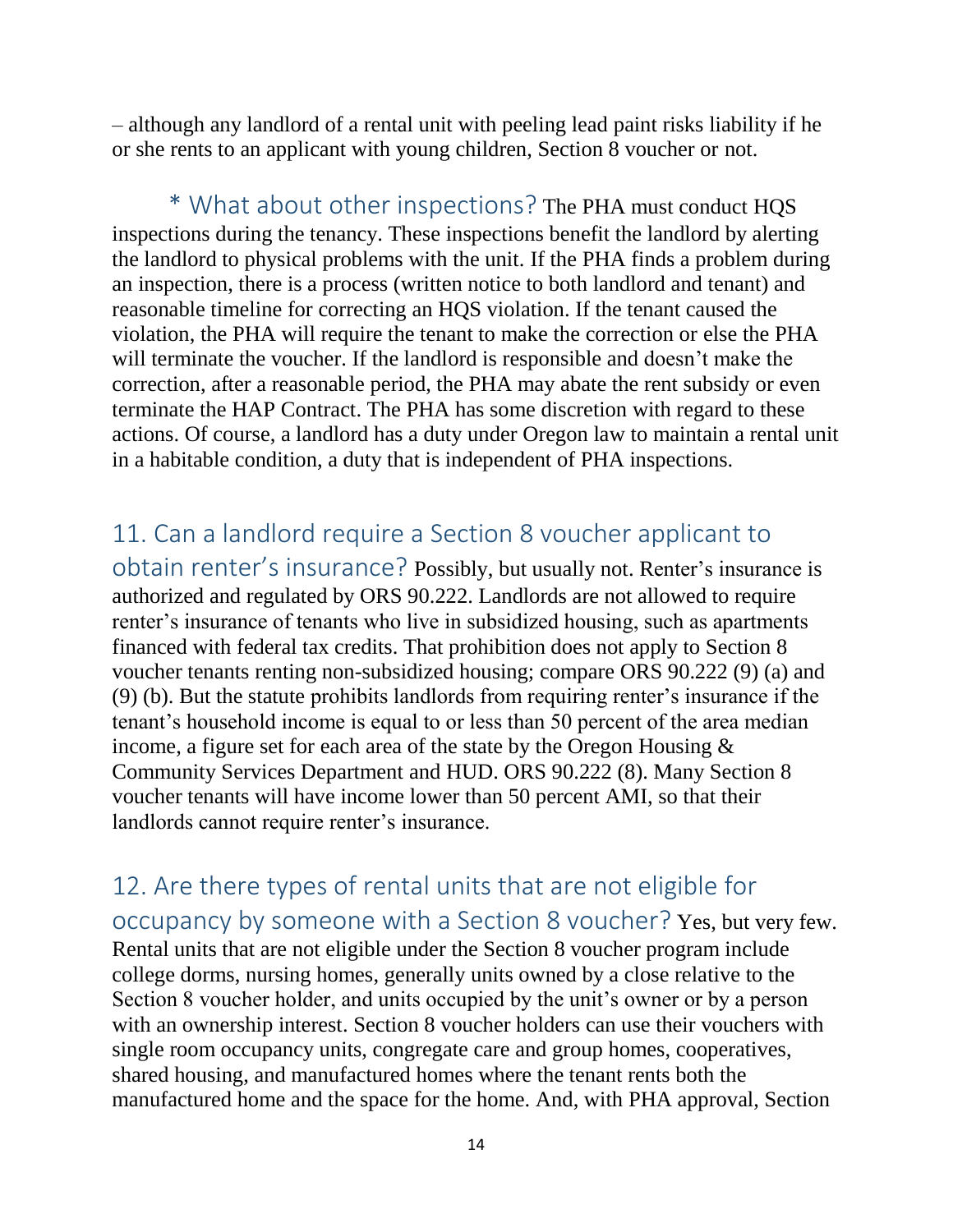8 vouchers can even be used by individuals who own their manufactured home and rent the space.

# 13. Are there types of housing projects that are not eligible? Yes,

generally speaking, those where the resident is already benefitting from a significant rent subsidy which is attached to the unit and not to the tenant, such as public housing projects, HUD-subsidized projects, Rural Development (formerly Farmer's Home) projects, and project-based Section 8 projects. See 24 CFR 982.352.

Section 8 vouchers may be used with projects financed under the federal Low Income Housing Tax Credit Program.

14. What happens if a landlord violates the new law? How is it enforced? As a result of the new law, discrimination on the basis of source of income – against an applicant or tenant because he or she has a Section 8 voucher or other rental housing assistance – is now treated under Oregon law the same as discrimination against any other protected class of people. Individuals who think that a landlord has violated the law has several options. They may sue the landlord in an Oregon court within two years of the violation. They may file an administrative complaint with the Oregon Bureau of Labor and Industries (BOLI), which is the state agency that enforces fair housing laws in Oregon. Another resource is the Fair Housing Council of Oregon, which can help investigate an alleged violation, advocate for the victim of the violation, or possibly help file an administrative complaint with BOLI. [http://www.fhco.org/.](http://www.fhco.org/)

Here's a link to an explanation of BOLI's complaint process: [http://www.oregon.gov/boli/CRD/Pages/C\\_Crcompl.aspx.](http://www.oregon.gov/boli/CRD/Pages/C_Crcompl.aspx)

By law, BOLI may assess a penalty of up to \$11,000 for a first violation of fair housing law; penalties increase for additional violations. ORS 659A.855.

# 15. How does the Housing Choice Landlord Guarantee Program

work? The new law creates a fund to compensate landlords who incur losses – primarily property damages or unpaid rent – as a result of renting to a Section 8 voucher holder. The program doesn't cover damages or unpaid rent caused by tenants with rent assistance from other housing assistance programs.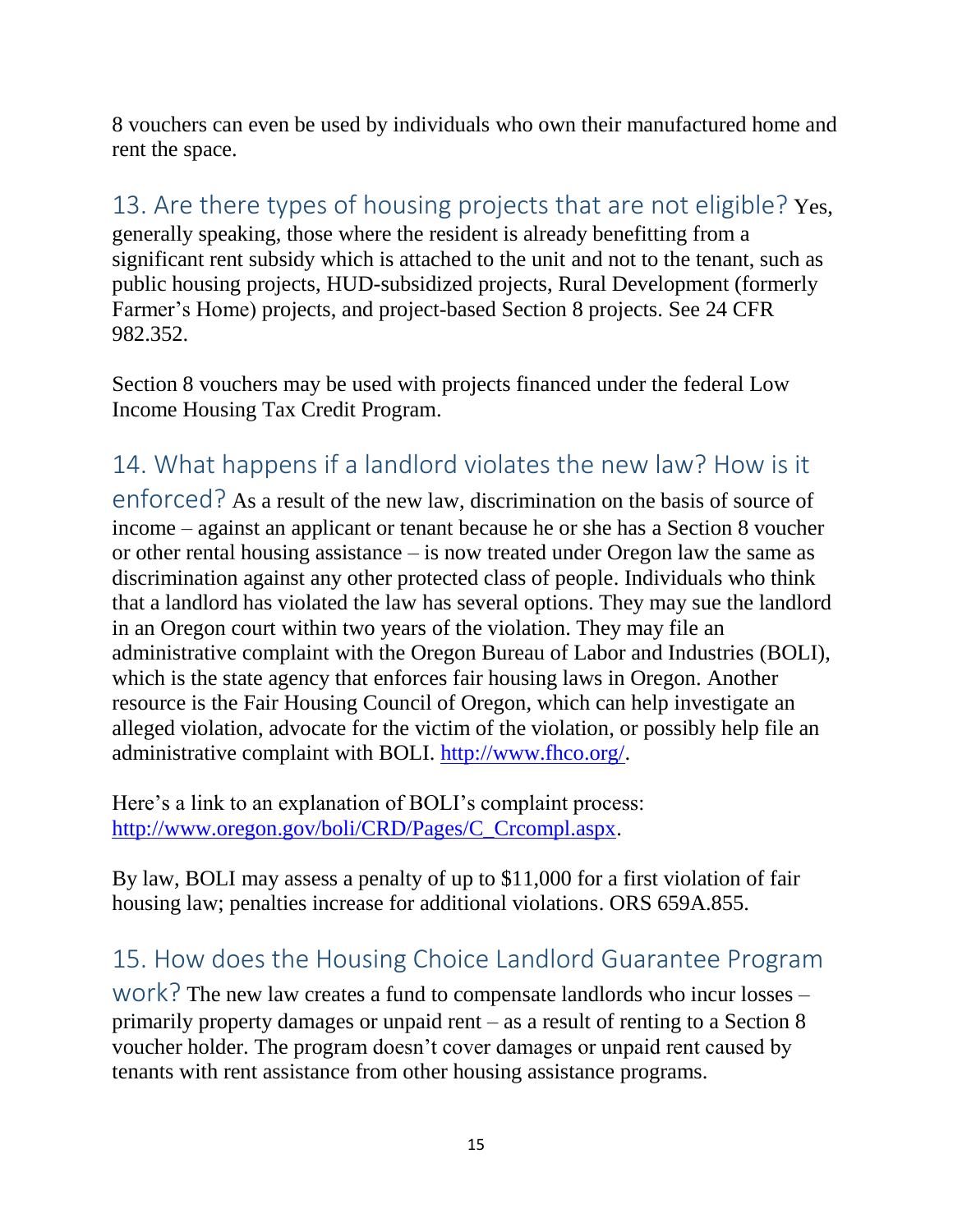To be eligible for coverage, any damages or unpaid rent must have been caused by or result from the Section 8 voucher holder's occupancy, damages must exceed normal wear and tear, and the damages and unpaid rent must be more than \$500. The damages and unpaid rent must have been incurred after the effective date of the new law, July 1, 2014, although the tenancy could have begun before that date. In most cases, a landlord doesn't learn of property damage or doesn't have a legal claim for property damage until after a tenancy ends, although there may be cases where property damage is incurred and known about before the end of the tenancy, such as from a tenant-caused fire. Claims are limited to \$5,000.

The program is administered by the Oregon Housing & Community Services Department. To submit a claim under the program, a landlord will need to obtain a court judgment – Circuit Court, Small Claims Court, or Justice Court – from the county where the rental property is located. Claims must be submitted to OHCS within one year after the judgment is final (meaning any appeals have been resolved or the appeal period has run; there are no appeals from Small Claims Court; the appeal period for the other two courts is typically 30 days). OHCS is required to make the responsible Section 8 voucher tenant repay any amounts paid out of the fund, although OHCS may waive that requirement for good cause, and OHCS must offer the tenant a reasonable payment plan. The rules for the Housing Choice Landlord Guarantee Program are available on the OHCS web site, at [http://www.oregon.gov/ohcs/pdfs/public\\_notices/813-360-Administrative-Rule-](http://www.oregon.gov/ohcs/pdfs/public_notices/813-360-Administrative-Rule-Housing-Choice.pdf)[Housing-Choice.pdf.](http://www.oregon.gov/ohcs/pdfs/public_notices/813-360-Administrative-Rule-Housing-Choice.pdf)

16. What if a landlord's insurer rejects insurance coverage for the landlord because the landlord rents to Section 8 voucher holders? This would be a violation of the new law, by the insurance company. The landlord should report this to BOLI.

17. What should you do if you have questions or problems with this? If you are a landlord, you should talk to one of the three landlord trade groups.

If you are a tenant, you should talk to the Community Alliance of Tenants [\(http://oregoncat.org/;](http://oregoncat.org/) in the Portland area only) or to the Fair Housing Council of Oregon or to your local legal services office (see [www.oregonlawhelp.org](http://www.oregonlawhelp.org/) for a link to legal resources).